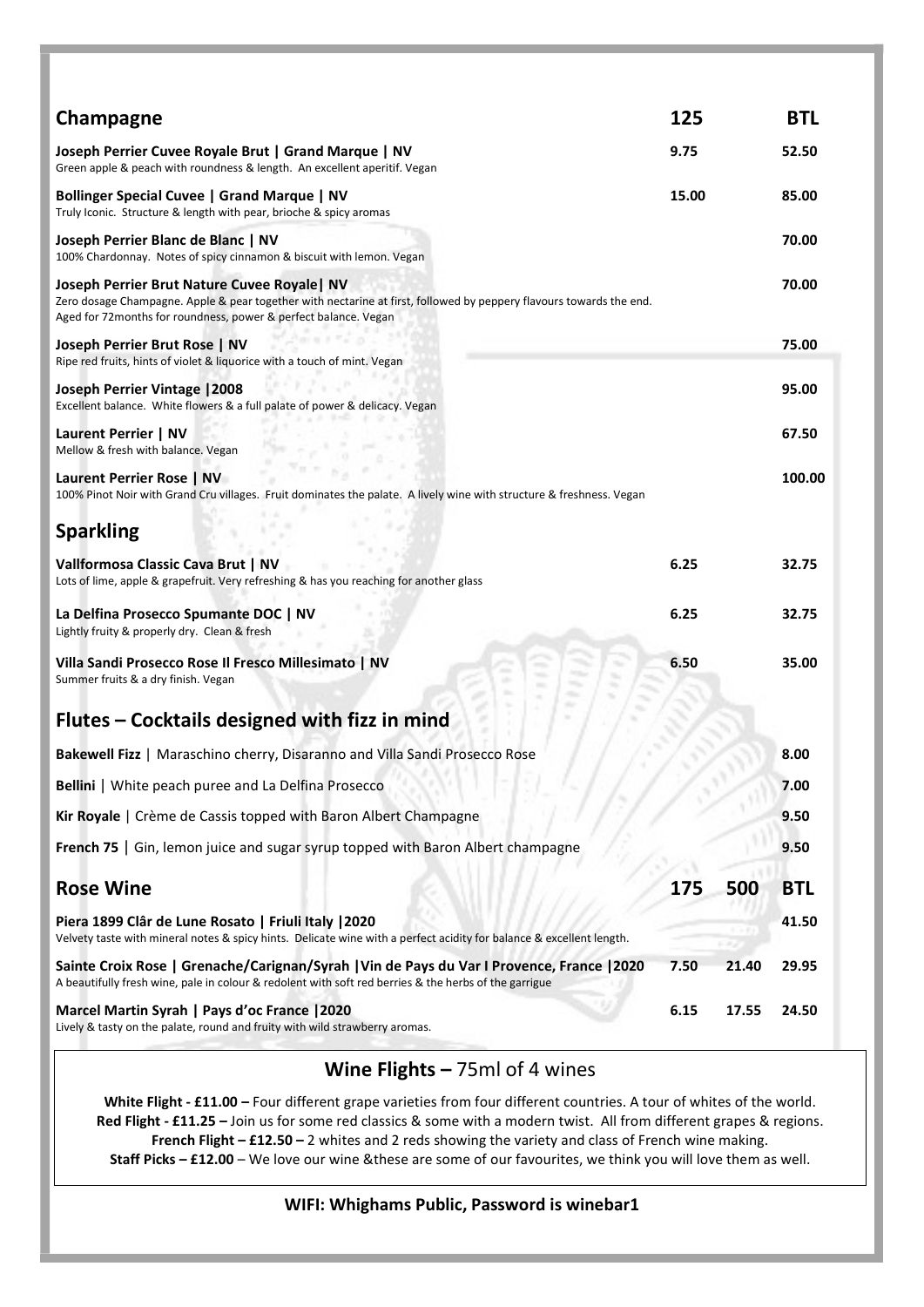| White Wine Wines by the glass also available in 125ml or 250ml glasses                                                                                                                                                                                                                                           | 175   | 500         | <b>BTL</b> |
|------------------------------------------------------------------------------------------------------------------------------------------------------------------------------------------------------------------------------------------------------------------------------------------------------------------|-------|-------------|------------|
| Marquis de Goulaine   Sauvignon Blanc   Loire Valley France   2020<br>From the oldest continuous wine producer in the world. Crisp, aromatic dry wine with distinctive floral aromas.                                                                                                                            | 7.40  | 21.10       | 29.50      |
| Malassagne   Picpoul de Pinet   Languedoc France   2020<br>This zesty wine has aromas of grapefruit & lemon. A perfect aperitif wine.                                                                                                                                                                            | 7.50  | 21.40       | 30.00      |
| Chateau du Cleray 'Haute Culture'   Muscadet sur Lie   Loire France   2020<br>Salty minerality & green apple come through in this delightful muscadet. Great with shellfish and as an aperitif. Vegan                                                                                                            | 8.40  | 24.00       | 33.50      |
| Mâcon La Roche-Vineuse, Domaine Normand   Burgundy France   2020<br>Intense, attractive & rich on the nose, with hints of very ripe white & yellow fruit & exotic fruit aromas.                                                                                                                                  | 10.40 | 29.65       | 41.50      |
| William Fevre Chablis   Chablis AOC France   2019                                                                                                                                                                                                                                                                |       |             | 60.00      |
| Elegant bouquet revealing citrus, white fruits & flowers aromas. The mouth is fresh, supple underscored by mineral<br>Chateau La Fleur des Graves Blanc   Graves de Vayres AOC Bordeaux France   2018<br>Sauvignon/Semillon blend. Exotic & fresh orchard fruit & a touch of oak - floral, honeyed and uplifting |       |             | 38.75      |
| Domaine de la Baume Elisabeth   Viognier   Languedoc Roussillon France   2020<br>Aromatic floral notes, honeyed peach & pear fruit                                                                                                                                                                               |       |             | 33.00      |
| Montagny 1er Cru Bonneveaux I Olivier Leflavie   France   2020                                                                                                                                                                                                                                                   |       |             | 69.00      |
| Full & round on the palate with notes of minerality, spices and hazelnut. A zesty & pleasant wine.                                                                                                                                                                                                               |       |             |            |
| Tenute San Lorenzo Gavi   Cortese   Gavi DOCG Piedmont Italy   2021                                                                                                                                                                                                                                              |       |             | 32.50      |
| Rounded texture with notes of almond, lemon curd & peach. The finish is fresh & the hint of sea salt leaves you thirsty for more.                                                                                                                                                                                |       |             |            |
| Cantina Negrar Garganega   Veneto IGT Italy   2020<br>Medium bodied, harmonious, freshness with notes of almond typical of the Garganega grape variety.                                                                                                                                                          | 6.75  | 19.30       | 27.00      |
| Piera 1899 'Terre Magre' Ribolla Gialla   Fruili DOC Italy   2019                                                                                                                                                                                                                                                |       |             | 36.00      |
| The palate is juicy & fresh, clean fruit & a hint of stony minerality, with a fresh-fruit acidity. Aromas of peach apple & pear.                                                                                                                                                                                 |       |             |            |
| Granbazan Etiqueta Verde   Albarino   DO Rias Biaxas Spain   2020                                                                                                                                                                                                                                                |       |             | 38.50      |
| Fruity with good intensity, lime, kiwi & grapefruit. Fresh with a fine effervescence. A real staff favourite<br>Finca Manzanos Rioja Blanco   Viura/Chardonnay   DOCa Rioja Spain   2020<br>Vivid aromas of white peach & tropical fruits. Vegan                                                                 |       |             | 27.50      |
| Grüner Veltliner I Stift Klosterneuburg I Niederötrreich Austria I2020<br>Aromas of citrus, green apples & pepper, medium body with harmonious spiciness, pronounced fruitiness on the palate.                                                                                                                   |       |             | 31.50      |
| Sanziana Pinot Grigio   Cramele Recas Romania   Romania   2020<br>Using sustainable practices, the producer has created a zesty wine with complimentary peach & melon flavours. Vegan                                                                                                                            | 6.45  | 18.40       | 25.75      |
| Santa Luz 'Alba'   Sauvignon Blanc   Chile   2021<br>Pure fruit & crisp. Notes of herb & lemon curd with a lively finish. Vegan                                                                                                                                                                                  | 5.75  | 16.45 24.50 |            |
| Giesen Estate   Sauvignon Blanc   Marlborough New Zealand   2017<br>Leans towards gooseberry & citrus with zesty acidity                                                                                                                                                                                         | 8.50  | 24.25       | 33.95      |
| Stoney Range Sherwood Estate   Pinot Gris   Waipara New Zealand   2020<br>Aromatic, poached pears, spicy complexity & honeysuckle on the finish                                                                                                                                                                  | 8.50  | 24.25       | 33.95      |
| Crooked Mick   Chardonnay   Australia   2020<br>Rich tropical fruits of pineapple, ripe apple & citrus. Balanced with a fresh acidity & no oak.                                                                                                                                                                  | 6.40  | 18.25       | 26.95      |
| The Courtesan Riesling Wilder & Wilder   Clare Valley Australia   2021<br>Mouth-watering lime & elderflower character, the Courtesan has a voluptuous palate hinting at grapefruit, ripe melon & quince.<br>Vegan                                                                                                | 8.65  | 24.65       | 34.50      |
| Running Duck Organic   Chenin Blanc Sauvignon   Western Cape South Africa   2021                                                                                                                                                                                                                                 |       |             | 26.75      |
| 80% Chenin with a little sauvignon. Beautiful flower & honey aromas on the nose & a refreshing zesty acidity on the palate.<br>Painted Wolf 'The Pack"   Rousanne   Paarl South Africa   2018                                                                                                                    |       |             | 42.95      |
| A wonderfully enticing wine with layers of lime, apple, apricot & blossom along with a fresh herbaceous nose. Vegan                                                                                                                                                                                              |       |             |            |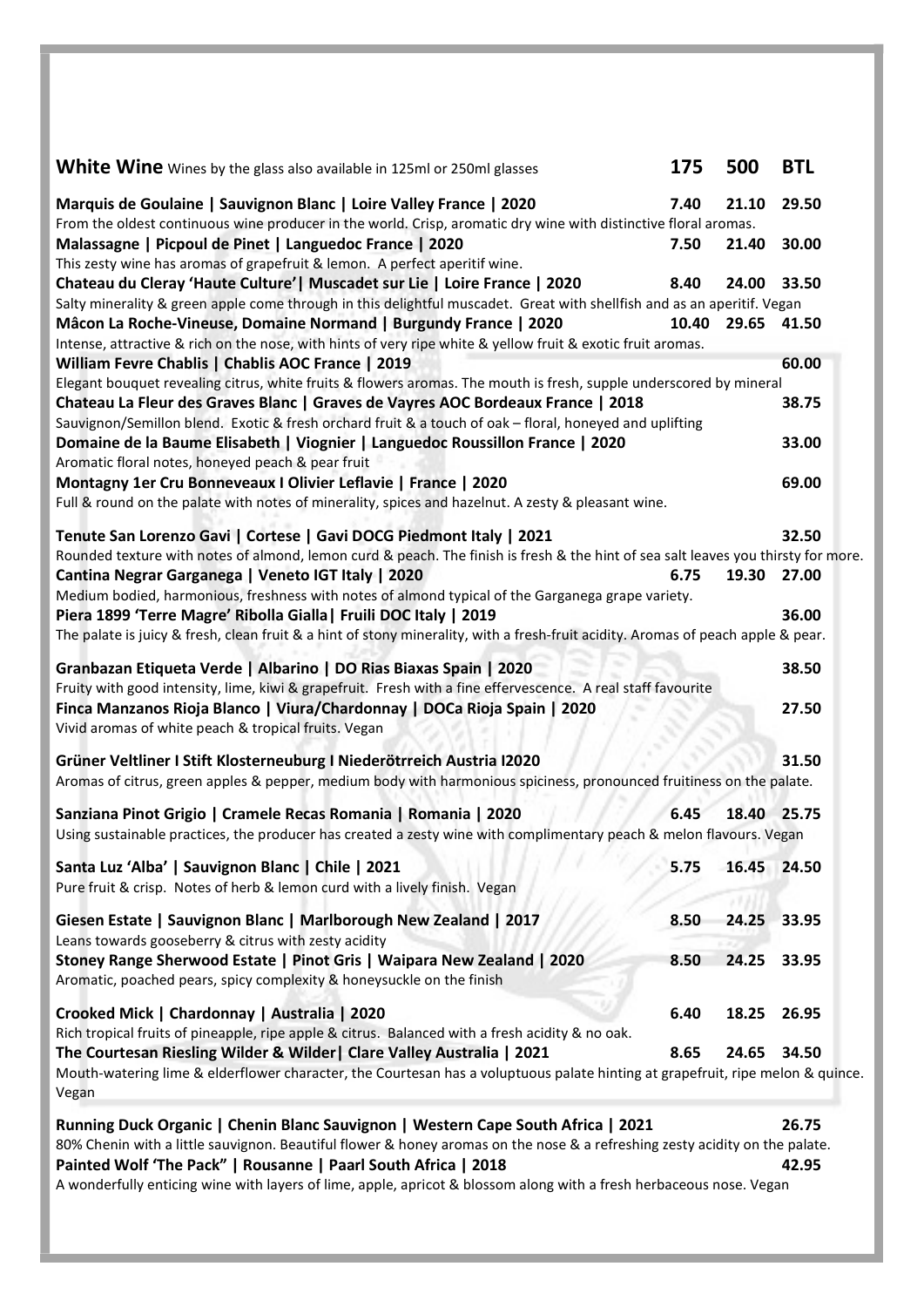| <b>Red Wine</b> | Wines by the glass also available in 125ml or 250ml glasses                                                                                                                                                                                                                                                                                                                                                                                                                                                                                                                                                                                                                                                                               | 175          | 500            | <b>BTL</b>                       |
|-----------------|-------------------------------------------------------------------------------------------------------------------------------------------------------------------------------------------------------------------------------------------------------------------------------------------------------------------------------------------------------------------------------------------------------------------------------------------------------------------------------------------------------------------------------------------------------------------------------------------------------------------------------------------------------------------------------------------------------------------------------------------|--------------|----------------|----------------------------------|
|                 | Chateau Beaubourg   Cotes de Bourg Bordeaux France   2019<br>Blackberry & a bit of cinnamon & spice. Medium bodied & beautifully rounded smooth tannins. Excellent value<br>Cockburns of Leith Claret   Bordeaux France   2018<br>Cabernet sauvignon is in charge. blackcurrant jammy fruit, lavender & violets fine, firm tannins & hints of vanilla & spice<br>Maison Piron 'Les Cadoles' Beaujolais   Gamay   Burgundy France   2019<br>Strawberry-raspberry-cherry red fruits. A spicy touch of black pepper as well as a fine note of cocoa bean. Delicious.<br>Dominique Piron Fleurie   Burgundy France   2020<br>Floral bouquet of strawberries, raspberries, iris & violets. Highly coloured, well structured, elegant & smooth. | 7.15<br>8.25 | 20.40<br>23.60 | 28.50<br>31.00<br>33.00<br>45.00 |
|                 | Pierre Amadieu 'RoulePierre' Cotes Du Rhone   Rhone France   2019<br>Full-bodied on the palate, a hint of liquorice enhances the pleasantly satisfying finish of this classic Rhône wine. Vegan<br>Pierre Amadieu 'La Paillousse'   Appelation Chateauneuf-du-Pape Controlee   2019<br>Deep purple colour, delicate red fruit and fig aromas on the nose. On the palate, powerful yet smooth black fruit & liquorice<br>flavours with notes of mint & "garrigue" or wild herbs. Vegan                                                                                                                                                                                                                                                     | 8.65         | 24.65          | 34.50<br>68.50                   |
|                 | Cantina Negrar Corvina   Veneto Italy   2018<br>Soft & round with sweet tannins that blend well with the wine's texture. The finish is long, ending with spicy tones.<br>Paolo Leo Passitivo   Appassimento Primitivo   Puglia IGP Italy   2020<br>Deep ruby red colour, with overripe fruit aromas of black berry jam, black cherry & blueberry; raisin & vanilla nuances.                                                                                                                                                                                                                                                                                                                                                               | 6.75<br>7.90 | 19.30<br>22.50 | 27.00<br>31.50                   |
|                 | Barone Ricasoli 'Brolio"   Chianti Classico DOCG Italy   2019<br>Everything you would expect in a Chianti, rich, full-bodied & with an excellent balance of fruit and tannin<br>Aria de Caiarossa   IGT Toscana Italy   2015<br>This stylish Bordeaux blend, super Tuscan is simply superb!! It is notable for its spicy balsam and velvety structure & dense fine-                                                                                                                                                                                                                                                                                                                                                                       |              |                | 48.50<br>68.50                   |
|                 | grained tannins. The staff wish they could drink it more.<br>Integro Organic Negroamaro   Puglia IGP Italy   2020<br>Intensely fruity nose. Slight spice, blueberry and blackberry. Rich yet smooth. Vegan<br>Paolo Leo Salice Salentino DOC Riserva   Puglia Italy   2014<br>Liquorice & vanilla; round & full bodied, with velvety & smooth tannins. Lingering finish of blackcurrant & spices.                                                                                                                                                                                                                                                                                                                                         |              |                | 33.50<br>35.00                   |
|                 | Finca Manzanos Crianza   DOCa Rioja Spain   2018<br>Fresh, fruity & well balanced with sensations of raspberries, vanilla & cinnamon. Vegan<br>El Escoces Volante Manga Del Brujo   Garnacha Shiraz Tempranillo   DO Calatayud Spain 2018/20<br>Black fruits & cherries with a long smoky/toasty finish. Mineral & complex. Vegan & organic<br>Pesquera Tinto Crianza   Ribera del Duero Spain   2016<br>Beautifully balanced with ripe rich fruit & smooth subtle oak. Excellent structure & length                                                                                                                                                                                                                                      | 8.15         | 23.25          | 32.50<br>38.50<br>56.50          |
|                 | Sanziana Pinot Noir   Cramele Recas Romania   2021<br>Layers of juicy black cherry & raspberry, with pretty flavours of fruit cake. Vegan                                                                                                                                                                                                                                                                                                                                                                                                                                                                                                                                                                                                 | 6.50         | 18.60          | 26.00                            |
|                 | Santa Luz 'Alba'   Merlot   Chile   2021<br>Medium bodied, cherry with hints of vanilla. Vegan                                                                                                                                                                                                                                                                                                                                                                                                                                                                                                                                                                                                                                            | 5.75         | 16.45          | 24.50                            |
|                 | Crooked Mick Shiraz   Australia   2020<br>Red & black fruits of blackcurrant, redcurrant, cherry, plum, some light pepper spice, good levels of acidity & medium tannins<br>Thorny Devil Thistledown Wines   Grenache   Barossa Australia   2020<br>Barossa punch only adds to the elegance of this wine. Vibrant wild strawberry & spicy with a silky texture.                                                                                                                                                                                                                                                                                                                                                                           | 6.40         | 18.25          | 26.95<br>40.50                   |
| finish. Vegan   | Made in Mendoza Organic Malbec   Mendoza Argentina   2020<br>With notes of black plum & damson, this wine has a dry palate with juicy fruit & minerality. Well-integrated tannins & a clean                                                                                                                                                                                                                                                                                                                                                                                                                                                                                                                                               | 7.40         | 21.10          | 29.50                            |
|                 | Stoneburn   Pinot Noir   Marlborough New Zealand   2018<br>Medium bodied with strawberry & black cherry. Spice & subtle French oak combine to give a soft full wine                                                                                                                                                                                                                                                                                                                                                                                                                                                                                                                                                                       |              |                | 39.75                            |
|                 | Painted Wolf 'The Den' Pinotage   South Africa   2018<br>Medium bodied with ripe blueberry & mulberry, a touch of milk chocolate & toasty wood flavours.                                                                                                                                                                                                                                                                                                                                                                                                                                                                                                                                                                                  |              |                | 32.00                            |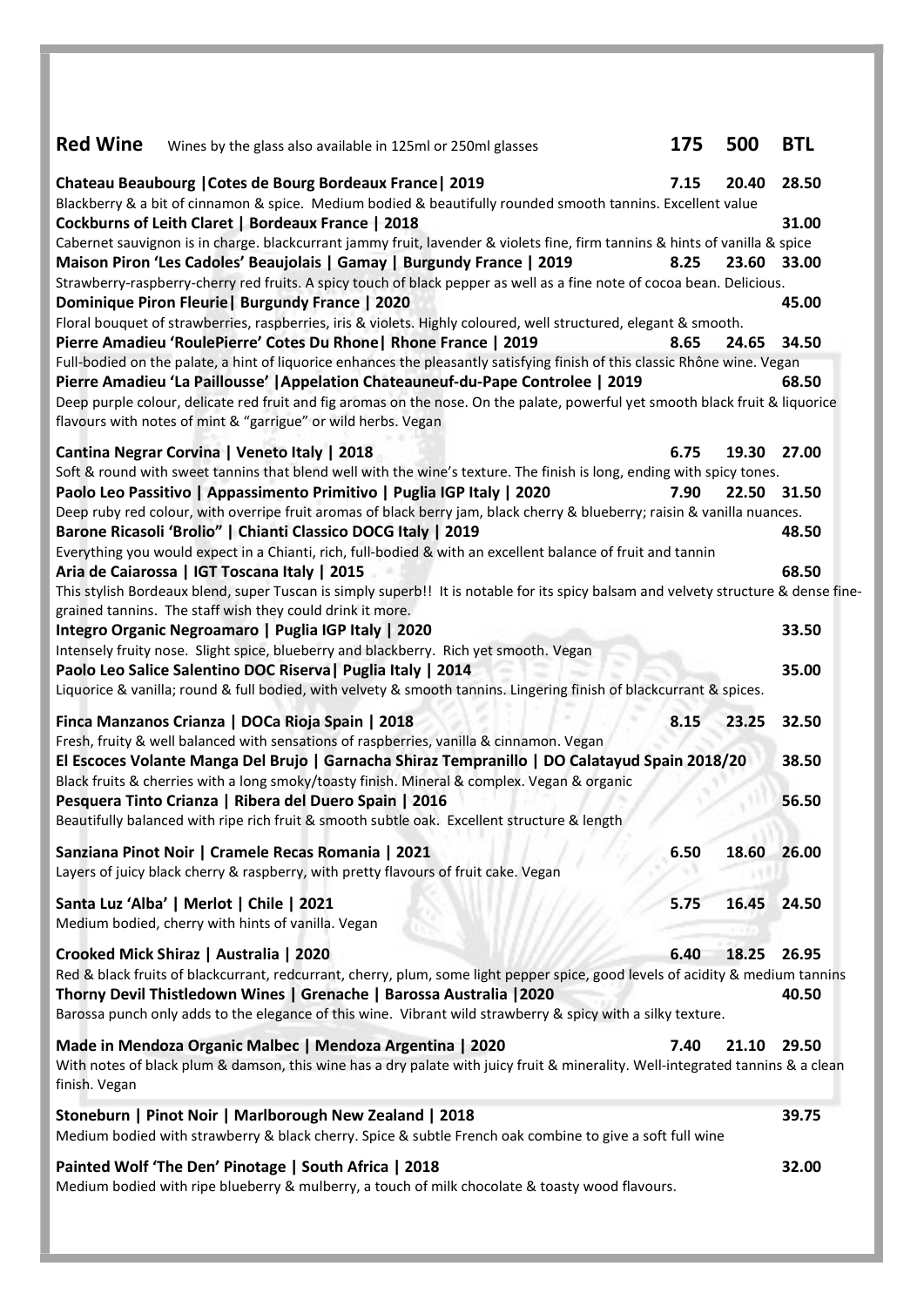| <b>Draught Beer</b>                                                                                                                                                                                  | Pint |
|------------------------------------------------------------------------------------------------------------------------------------------------------------------------------------------------------|------|
| Deuchars IPA   Edinburgh   3.8 %<br>Brewed a stone's throw from here at Caley Brewery, this iconic cask beer<br>delivers a light malted taste with floral and citrus finish                          | 4.80 |
| Paolozzi Lager   Edinburgh   5.2%<br>From the Edinburgh beer factory. Helles style lager has won many awards<br>for its complex yet refreshing style. Unpasteurized for extra freshness              | 5.80 |
| Beavertown Neck Oil IPA   London   4.3 %<br>The light and zingy taste of Neck Oil is the perfect place to start your craft<br>beer journey.                                                          | 5.85 |
| Tennents Lager   Glasgow   4%<br>Scotland's best-selling lager. Clean, crisp and refreshing. Brewed in<br>Glasgow since 1885                                                                         | 4.80 |
| Maltsmiths IPA   Edinburgh   4.6 %<br>An American style IPA with balanced hops and bitterness with notes of<br>tropical fruits. Brewed at Caledonian Brewery                                         | 5.85 |
| Stewarts Edinburgh Gold   Edinburgh   4.8 %<br>Medium to light-bodied with continental hops and moderate bitterness<br>providing a pleasingly smooth finish.                                         | 4.80 |
| Heineken Lager   Holland   5 %<br>Premium Dutch lager                                                                                                                                                | 5.50 |
| Guinness   Dublin Ireland   4.1 %<br>Maybe the world's most famous beer. Brewed in Dublin since 1759.<br>Roasting the barley gives Guinness its unique colour and taste.                             | 5.50 |
| Orchard Thieves Cider   Cork Ireland   4.5%<br>The blend of sweet and tart apples achieves an instant apple hit.<br><b>Bottled Beer &amp; Cider</b>                                                  | 5.20 |
| Peroni Nastro Azzurro   Italy   330ml   5.1%<br>Italian pale lager, crisp and refreshing with citrus notes.                                                                                          | 4.20 |
| Sol   Mexico   330ml   4.5%<br>Light and bright lager served with a lime wedge                                                                                                                       | 4.10 |
| Budvar   Czech   500ml   5%<br>Classic Czech lager, brewed slowly to create it's bolder and deeper flavour                                                                                           | 5.60 |
| Budvar Zero   Czech   330ml   <0.5%<br>No alcohol shouldn't mean no flavour. Brewed in the same way as the<br>original, only removing the alcohol at the end.                                        | 4.00 |
| Joker IPA   Scotland   500ml   5%<br>Brewed in Alloa. Joker is a modern IPA, bittersweet with loads of hops,<br>fruit and notes of cedar.                                                            | 5.50 |
| Caesar Augustus   Scotland   500ml   4.1 %<br>This lager/IPA hybrid should be your first step towards ales. Clean and<br>crisp with a discrete bitter finish.                                        | 5.50 |
| Erdinger   Germany   500ml   5.3%<br>Classic Weissbier. A full-bodied beer with bags of flavour. Malt and yeast<br>aromas with fruity notes, a lively drink throughout.                              | 6.35 |
| Erdinger Alkoholfrei   Germany   500ml   <0.5%<br>A refreshing, malty and spicy with fruity acidity. Added isotonic and<br>vitamins, only 25 calories per 100ml this is a healthier drinking option. | 4.75 |
| Innis and Gunn Original   Scotland   330ml   6.6%<br>This beer is malty smooth, matured in whisky barrels providing the beer<br>with vanilla, toffee and oak flavours.                               | 5.25 |

| Old Mout Ciders   New Zealand   500ml   4%      | 5.60  |  |
|-------------------------------------------------|-------|--|
| Kiwi & lime or Strawberry & pomegranate         |       |  |
| These exotic blends provide something different |       |  |
| Magners Cider   Ireland   330ml 4.5%            | 4.10. |  |

Magners Cider | Ireland | 330ml 4.5% 4.10 Made from 17 varieties of apple. Crisp and refreshing.

## **Cocktails**

#### Coupes

Cocktails that have been shaken over ice and served at the perfect temperature and balance for your enjoyment.

| <b>French Martini</b><br>Absolut vodka, Chambord raspberry liqueur & pineapple juice                                                                      | 7.50  |
|-----------------------------------------------------------------------------------------------------------------------------------------------------------|-------|
| <b>Espresso Martini</b><br>Absolut vodka, Tia maria coffee liqueur, a shot of espresso and a touch of<br>sugar syrup.                                     | 8.00  |
| Cosmopolitan<br>Ketel One Citroen vodka, triple sec, cranberry juice, lime juice & a burnt<br>orange twist.                                               | 8.00  |
| <b>Rocks</b><br>Cocktails that have been gently stirred over ice to marry<br>the ingredients. Served with a twist for added flavour.                      |       |
| <b>Classic Old Fashioned</b><br>Woodfords reserve bourbon, orange bitters & sugar syrup with an orange<br>twist.                                          | 9.50  |
| <b>Scottish Old fashioned</b><br>Ardbeg 10 years for a smoky Scottish version, orange bitters & sugar syrup<br>with an orange twist.                      | 10.50 |
| <b>Hendricks Negroni</b><br>Hendricks gin, Campari, Martini Rosso served with a slice of cucumber and<br>a twist of orange.                               | 8.00  |
| Frozen Strawberry Daiquiri<br>Bacardi Blanco, strawberry puree, lime juice, sugar syrup served over<br>crushed ice.                                       | 7.50  |
| Tall<br>Our tall drinks have combined spirit and mixer to create a<br>delicious refreshing drink                                                          |       |
| <b>Aperol Spritz</b><br>A Ven classic. Aperol, Prosecco, and soda                                                                                         | 8.75  |
| <b>Gin Spritz</b><br>Darnley's original gin, elderflower cordial, St Germain elderflower liqueur,<br>lemon juice, prosecco, and soda                      | 9.25  |
| <b>Mexican Spritz</b><br>Tequila, triple sec, lime juice topped with Fever-tree Mexican lime soda.                                                        | 8.25  |
| <b>Whighams Bloody Mary</b><br>Smirnoff vodka, tomato juice, celery salt, Worcestershire sauce, black<br>pepper, tabasco with a dry sherry or Port float. | 8.50  |
| <b>Mocktails and softs</b><br>For those wanting something a little different from their<br>soft drink.                                                    |       |
| <b>Virgin Mojito</b><br>Lime Juice, mint, sugar syrup and soda. Served over crushed ice.                                                                  | 3.50  |
| <b>Cranberry and Pineapple Cooler</b><br>Cranberry juice, pineapple juice and ginger ale for a touch of sparkle                                           | 3.50  |
| <b>Bon Accord rhubarb soda I 275ml</b><br>Crisp and refreshing with real rhubarb flavour.                                                                 | 3.50  |

Bon Accord cloudy lemonade I 275ml 3.50

Tangy and tart with a zesty zing.